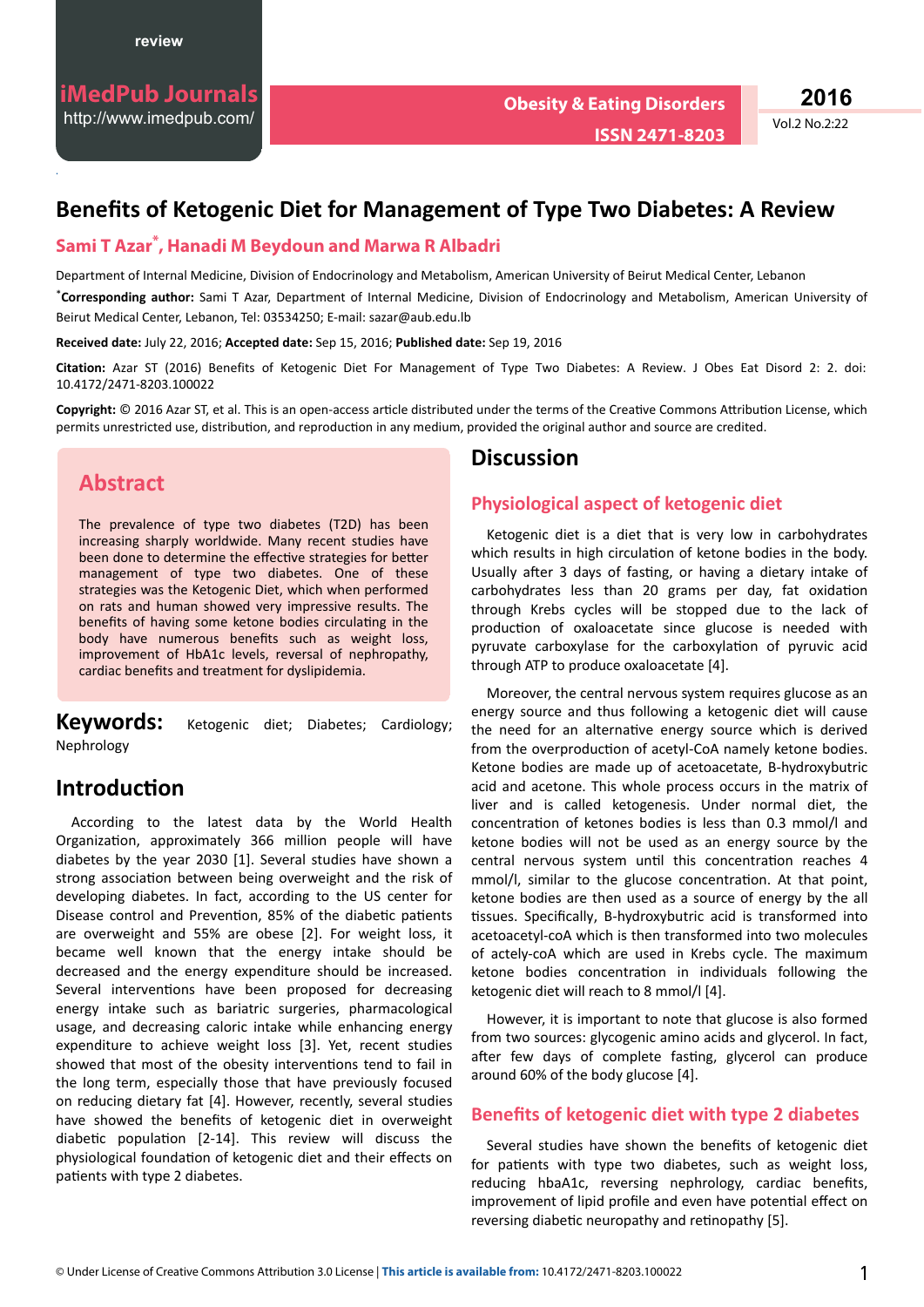**Obesity & Eating Disorders**

**Weight loss**

Achieving weight loss is one of the earliest strategies used for the management of type two diabetes and the prevention of diabetic complications. Moreover, there is a positive correlation between ketogenic diet and weight loss. In fact, according to the study done by Sahama et al., which compared the efficacy of ketogenic diet and that of low fat diet, it showed that the ketogenic diet are 3 times more effective in weight loss than the low fat diet [6]. One of the reasons for such weight loss is the excessive fatty acid metabolism in the presence of ketone bodies. Another possible reason for weight loss using ketogenic diet might be the hunger-reduction caused by the hypothalamus, yet the main mechanism is still elusive since ketone bodies have shown to act both anorexigenically and orexigenically. Therefore, more studies should be conducted to determine the mechanism of ketone bodies regarding satiety and appetite reduction.

An observational study done by Leonetti et al., showed that very low carbohydrate ketogenic diet (VLCKD) was effective and safe in morbidly obese patient with or without T2DM scheduled for laparoscopic bariatric surgery. Introducing VLCKD immediately prior to bariatric surgery showed temporary but significant pre-operative weight loss that is helpful in reducing the perioperative risk and difficulties associated with anaesthesia and surgery without the possible disadvantages of carbohydrate withdrawal in close proximity of surgery [7].

#### **Reduction of Hba1c levels**

Reduction of the HbA1c levels is one of the main guideline for the management of T2D. Having constantly low levels of hba1c, would decrease the risk of developing diabetic complications. The benefits of carbohydrates restriction in diabetes are immediate and well documented but the concern is about the long term safety and efficacy. These benefits can be achieved even in the absence of weight loss [8].

Histologic studies presented in an experimental study done on rats by Khalifa et al. supported the view that VLCKD has a significant beneficial effect in improving the diabetic state by stabilizing hyperglycemia that could result in improved B-cell function [9].

According to the study done by Talib et al., the effectiveness of ketogenic diet was more significant than that of a low calorie intake diet on the glycosylated hemoglobin. This effect on HbA1c levels is possibly due to the ability of ketone bodies to decrease the glucose metabolism. However, the mechanism of the reduction of glucose metabolism by ketone bodies is still debatable [10].

A review done by Feinman et al., presented many points of evidence to support the use of VLCKD as the first approach in treating T2DM and are effective as an adjunct to pharmacologic therapy in T1DM [8].

#### **Reversing nephropathy**

Nephropathy is one of the complications that occur with people with uncontrolled diabetes. A study that was done by Poplawski et al., on rats, showed that ketogenic diet reverses diabetic nephropathyby raising blood levels of of 3-betahydroxybutric acid(3-OHB) which subsequently reduce glucose metabolism in at least some tissues including kidneys. Within one week of administration of ketogenic diet to rat, blood glucose got normalized. Remarkably, within 2 months, albumin/creatinine ratio was back to normal and diabetic nephropathy was completely reversed. This reversal in functional nephropathy was associated with robust normalization of expression of genes induced by oxidative and other forms of stress [5]. According to the study done by Talib et al., on human, the ketogenic diet showed decrease in creatinine level compared to the low calorie intake levels which showed increase in creatinine level [10]. Furthermore, it was well established that ketones can be used as an alternative energy-efficient fuel. In fact, according to study Little JR et al., in which B-hydroxybutric acid infusion were done in dogs, the utilization of ketone accounted for more than 50% of QO2. Therefore, ketogenic diet might have benefit renal functions [11].

#### **Cardiac benefits**

Several studies showed the increased risk of cardiovascular disease in diabetic patients. Myocardial dysfunction in diabetes is due to the combination of diabetic cardiomayopathy, myocardial ischemia, and hypertension. There are several factors that cause diabetic cardiomypathy such as: autonomic dysfunction, interstitial fibrosis, increase in oxidative stress, mitochondrial dysfunction and myocardial stiffness due to persistent hyperglycemia with glycation of interstitial protein. Generally, 95% of the myocardial energy is derived from mitochondrial oxidative metabolism. During fasting and settings of insulin resistance, free fatty acids are the dominant myocardial fuel for oxidative metabolism. An increased reliance on free fatty acid for myocardial fuel at the level of left ventricular function would results in decreased cardiac efficiency and increase propensity for heart failure. However, when serum ketone levels increases, ketone bodies will be a main contributor to myocardial energy metabolism According to a study done on rat heart model, addition of ketone bodies lead to increased cardiac work efficiency by 25%. Moreover, according to proteomic analysis in mouse models of heart failure done by Aubert et al, and according to metabolomics analysis of end-stage of heart failure in human done by Bedi et al., ketone bodies are the major fuel in failing heart [12-13]. IN EMPA-REG study that was done to show the benefits of sodium-glucose cotransporter 2(SGLT2) inhibitor on CV and all-cause mortality and hospitalization for heart failure, a failing myocardium may have the ability to use ketone bodies. In conclusion, increase in ketone bodies would lead to increase in cardiac work efficiency, increase in myocardial contractility and thus decrease the incidence and progression of heart failure [14].